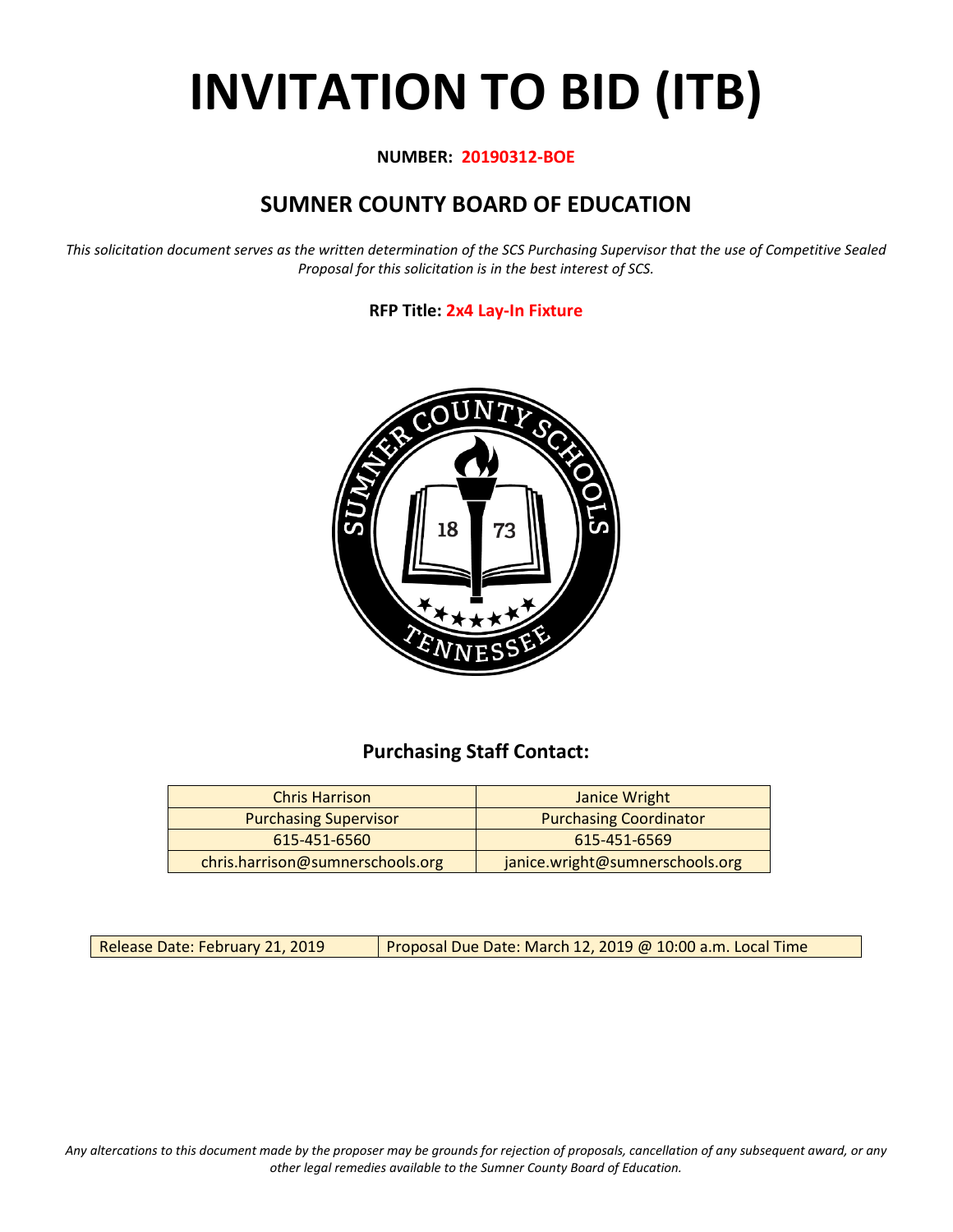## **NOTICE TO PROPOSERS**

There may be one or more amendments to this ITB. In order to receive communication for any such amendments issued specifically to this ITB, the proposer must provide the information requested below to the Sumner County Board of Education (SCS) Purchasing Department. The information may be sent by email to: Chris Harrison, Purchasing Supervisor, chris.harrison@sumnerschools.org. SCS will send amendments only to those proposers which complete and return this information in a timely manner.

| <b>ITB Number:</b>      | 20190312-BOE 2x4 Lay-In Fixture |
|-------------------------|---------------------------------|
| Company Name:           |                                 |
| <b>Mailing Address:</b> |                                 |
|                         |                                 |
|                         |                                 |
| <b>Phone Number:</b>    |                                 |
| <b>Contact Person:</b>  |                                 |
| <b>Email Address:</b>   |                                 |
|                         |                                 |
| <b>Printed Name:</b>    |                                 |
| Date:                   |                                 |

Emailed amendments will be sent in a Microsoft Word (Office for Windows) or Portable Document Format (pdf) format. Any alterations to the document made by the proposer may be grounds for rejection of proposal, cancellation of any subsequent award or any other legal remedies available to SCS.

Amendments will also be posted on the SCS website **https://sumnerschools.org/index.php/current-bids-and-rfps** and attached to the solicitation listing as a PDF or WORD file. Check the particular solicitation on the Current Bids and RFPs webpage for any posted amendments.

By completing and returning this form, the Proposer has expressed its intent to provide a proposal for **20190312-BOE 2x4 Lay-In Fixture.**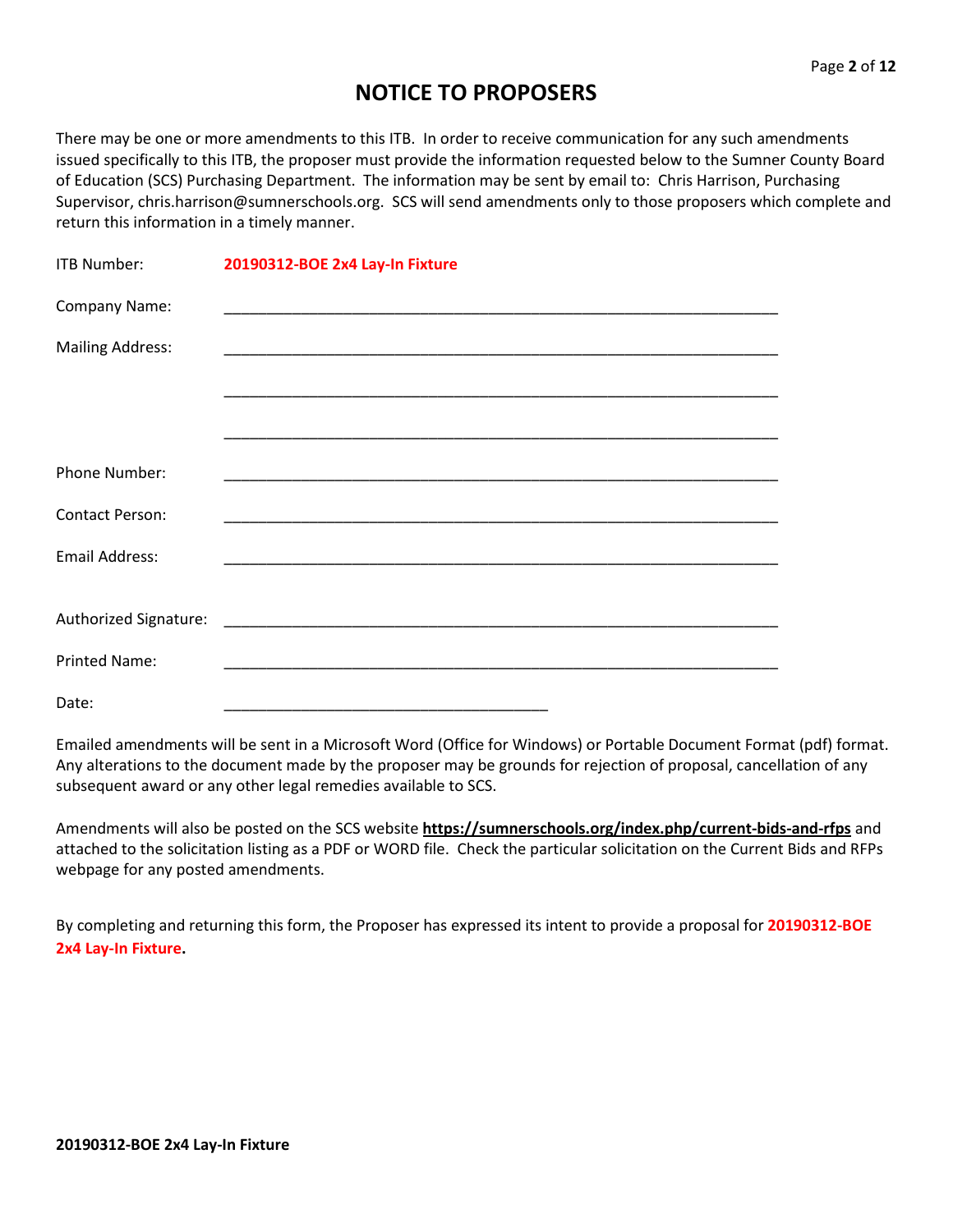## **TABLE OF CONTENTS**

- 1. Specification
- 2. Source Selection and Contract Award
- 3. Schedule of Events
- 4. Delivery of Proposals
- 5. Protests
- 6. New Vendors

#### 7. Attachments

- A. Bid Form/Certification
- B. IRS Form W9
- C. Attestation Re Personnel
- D. Standard Terms and Conditions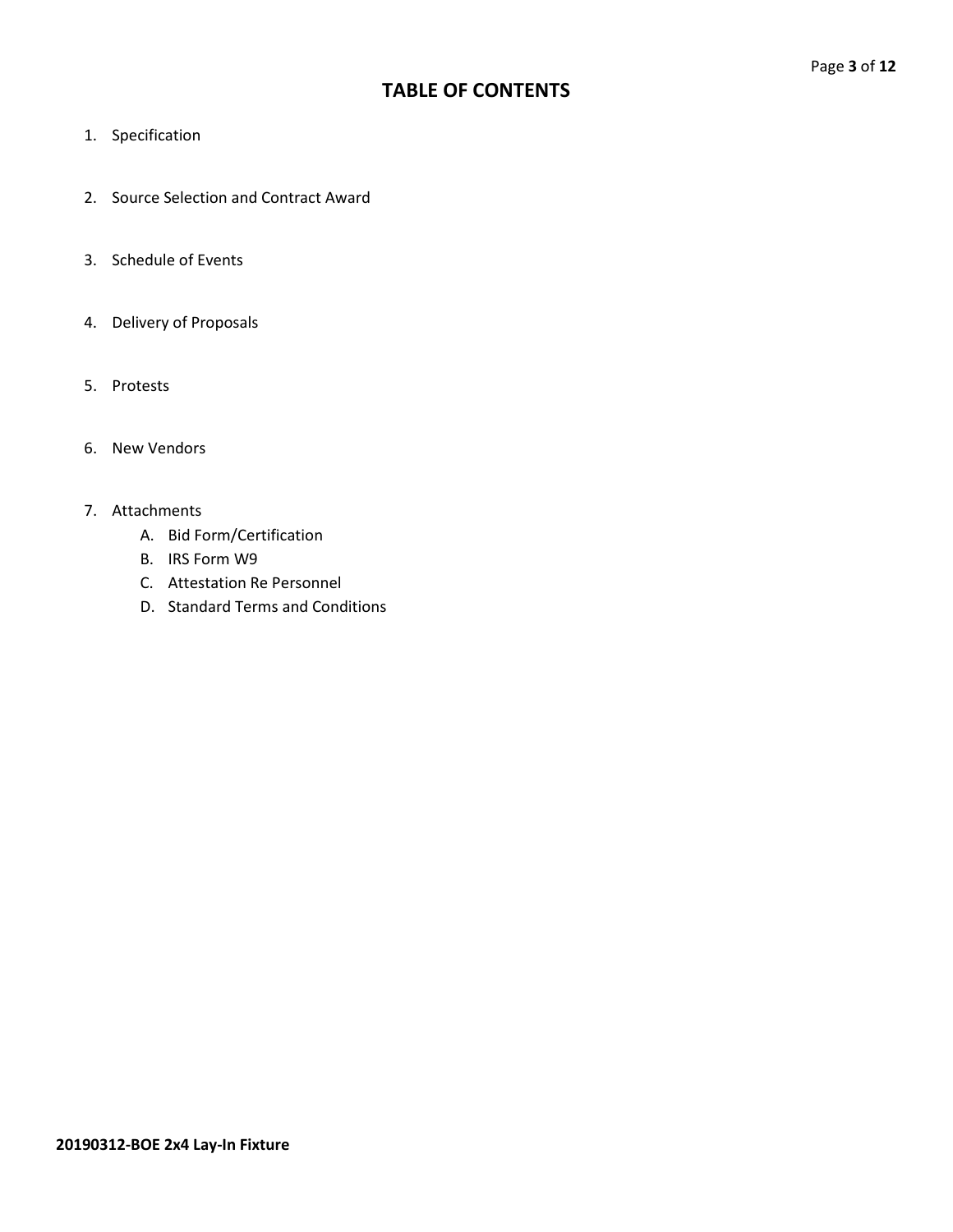#### 1. Specification

SCS shall accept proposals for product that is equal to or better than the manufacturer/model listed below:

#### **Lithonia Lighting**

- Catalog No. GT3 MV
- UPC 745975081721
- 2x4 lensed troffer
- 3 Lamp
- 32 Watt
- 120/277 volt
- Electronic Ballast instant start
- Bulbs not included

#### **Fluorescent Tubes**

- GE Lighting Ecolux Starcoat F32T8/SPP41/ECO
- UNSPSC 39101605
- 32 Watt
- 4100K
- 4ft. length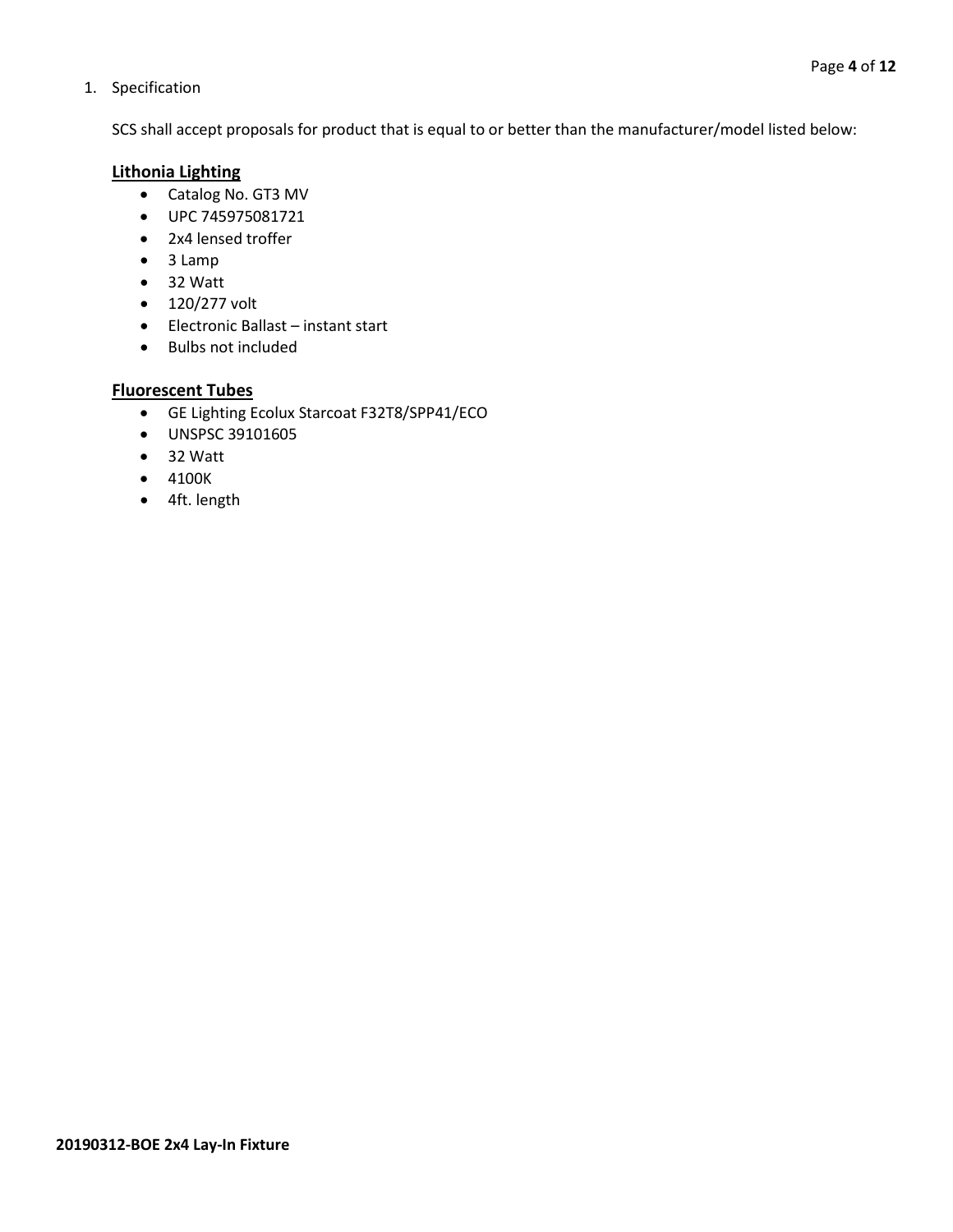- 2. Source Selection and Contract Award
	- Award, if made, will be made to the proposer submitting the lowest cost proposal and whom is also determined to be Responsive.
		- o General Criteria to be determined "Responsive"
			- Does the proposal include all required information?
			- Does the proposal include completed attachment forms?
			- Was the proposal delivered on or before the stated deadline?
	- SCS reserves the right to reject any proposal that takes exception to the specifications unless prior approval is requested and granted by SCS.
	- Upon mutual agreement by both parties, SCS shall grant the right to extend the terms, conditions and prices of contract(s) awarded from this ITB to other Institutions (such as State, Local and/or Public Agencies) who express an interest in participating in any contract that results from this ITB. Each of the "piggyback" Institutions will issue their own purchasing documents for purchase of the goods/services. Proposer agrees that SCS shall bear no responsibility or liability for any agreements between Proposer and the other Institution(s) who desire to exercise this option.
- 3. Schedule of Events

| <b>RFP Issued</b>              | February 21, 2019                      |
|--------------------------------|----------------------------------------|
| Questions DEADLINE             | March 5, 2019                          |
| <b>RFP Submission DEADLINE</b> | March 12, 2019 @ 10:00 a.m. Local Time |

4. Delivery of Proposals

Sealed proposals will be accepted until **March 12, 2019 @ 10:00 a.m. Local Time**. Proposals received after that time will be deemed invalid. Vendors mailing proposal packages must allow sufficient time to ensure receipt of their package by the time specified. SCS shall not accept proposals via electronic transmission such as email, fax, etc. There will be no exceptions. Proposals will be opened and read aloud. The reading of the bids will begin at **10:00 a.m. Local Time**.

Due to the nature of deliveries to the SCS Support Services Facility by carriers such as UPS, FedEx and such like; the proposal package will be accepted if the date and time on the delivery confirmation are indicated to be on or before the Proposal Deadline.

Delivery Address: Sumner County Board of Education Attn: Purchasing Supervisor 1500 Airport Road Gallatin, TN 37066

The package containing the proposal must be sealed and clearly marked on the outside of the package:

#### **"20190312-BOE 2x4 Lay-In Fixture" DO NOT OPEN**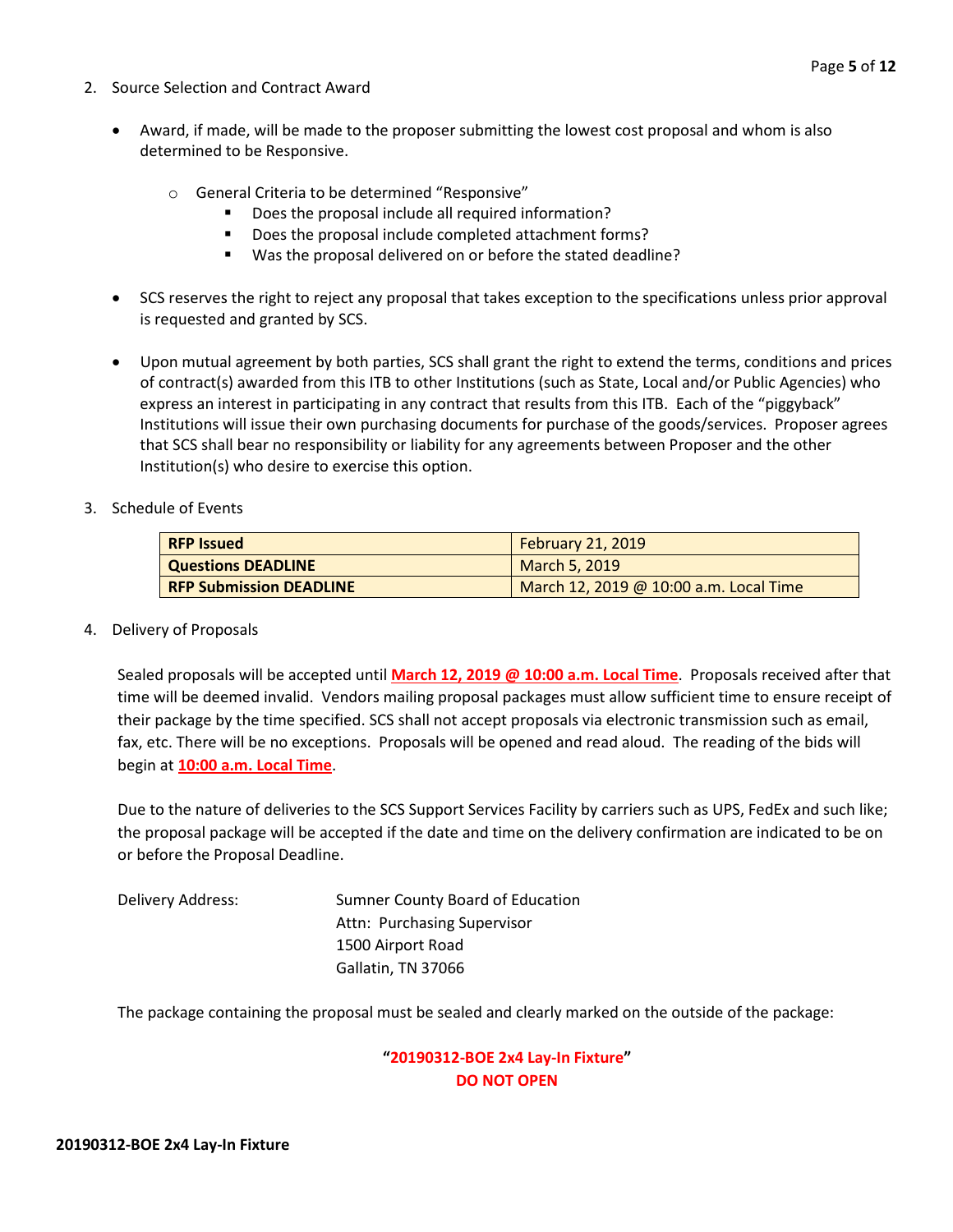#### 5. Protests

In the event that any interested party finds any part of the listed specifications, terms or conditions to be discrepant, incomplete or otherwise questionable in any respect; it shall be the responsibility of the concerned party to notify the SCS Purchasing Office of such matters immediately upon receipt of the ITB. All notifications must be sent to the Purchasing Supervisor via email at [purchasing@sumnerschools.org.](mailto:purchasing@sumnerschools.org)

Any actual or prospective Proposer who is aggrieved in connection with the ITB or award of a contract may protest to the Purchasing Supervisor and/or the Sumner County Board of Education at its regularly scheduled meeting.

#### 6. New Vendors

- To comply with Internal Revenue Service requirements, all vendors who perform any type of service are required to have a current IRS Form W-9 on file with the SCS Finance Department. It is a mandatory requirement to complete the IRS Form W-9 (Attachment 1) included in this RFP.
- To comply with the Tennessee Lawful Employment Act (50-1-702 and 50-1-703), non-employees (individuals paid directly by the employer in exchange for the individual's labor or services) must have on file one (1) of the following documents:
	- o A valid Tennessee driver's license or photo identification;
	- $\circ$  A valid driver's license or photo identification from another state where the license requirements are at least as strict as those in Tennessee;
	- o A birth certificate issued by a U.S. state, jurisdiction or territory;
	- o A U.S. government issued certified birth certificate;
	- o A valid, unexpired U.S. passport;
	- o A U.S. certificate of birth abroad (DS-1350 or FS-545)
	- o A report of birth abroad of a U.S. citizen (FS-240);
	- o A certificate of citizenship (N560 or N561);
	- o A certificate of naturalization (N550, N570 or N578);
	- o A U.S citizen identification card (I-197 or I-179); or
	- o Valid alien registration documentation or other proof of current immigration registration recognized by the United States Department of Homeland Security that contains the individual's complete legal name and current alien admission number or alien file number (or numbers if the individual has more than one number).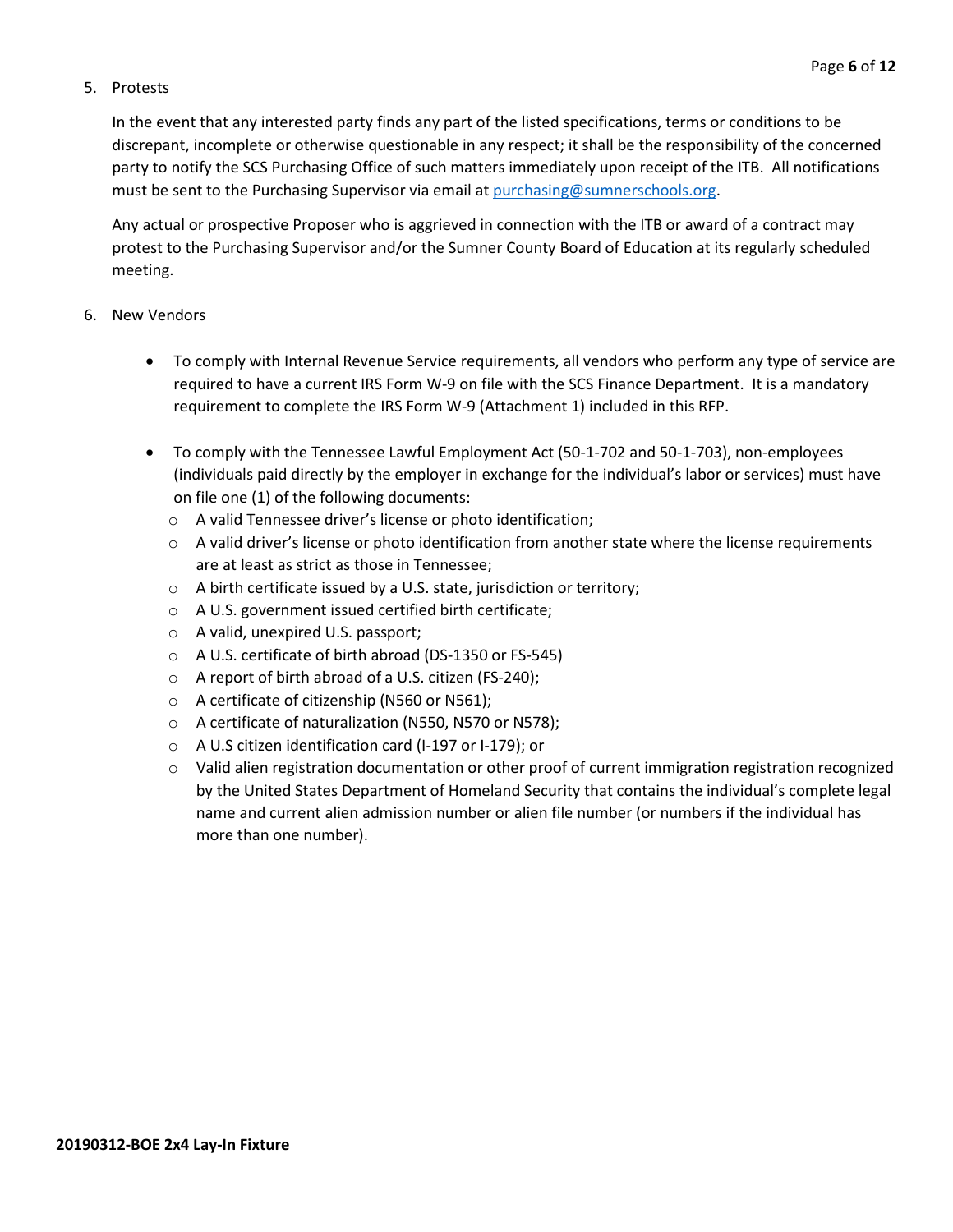

Attn: Purchasing Supervisor 1500 Airport Road Gallatin, TN 37066

Date\_

| <b>DESCRIPTION</b>                                    | <b>QUANTITY</b>     | <b>PRICE EACH</b>     | <b>EXTENDED TOTAL</b> |
|-------------------------------------------------------|---------------------|-----------------------|-----------------------|
| 2X4 Lay-In Fixture<br>$\bullet$                       | Group 1<br>234      |                       |                       |
| 2X4 Lay-In Fixture<br><b>UPC</b><br>$\bullet$         | Group 2<br>288      |                       |                       |
| <b>DESCRIPTION</b>                                    | <b>QTY per Case</b> | <b>PRICE per Bulb</b> | <b>PRICE per CASE</b> |
| <b>T8 Fluorescent Tube</b><br><b>UPC</b><br>$\bullet$ |                     |                       |                       |

*\*SCS reserves the right to only award those items to which funds are available.*

By checking this box, Proposer agrees that SCS reserves the right to extend the terms, conditions and prices of this contract to other Institutions (such as State, Local and/or Public Agencies) who express an interest in participating in any contract that results from this ITB. Each of the piggyback Institutions will issue their own purchasing documents for the goods/service. Proposer agrees that SCS shall bear no responsibility or liability for any agreements between Proposer and the other Institution(s) who desire to exercise this option.

| <b>AUTHORIZED SIGNATURE:</b> |  |
|------------------------------|--|
| <b>PRINTED NAME:</b>         |  |
| TITLE:                       |  |
| <b>COMPANY NAME:</b>         |  |
| <b>PHONE:</b>                |  |
| <b>EMAIL</b>                 |  |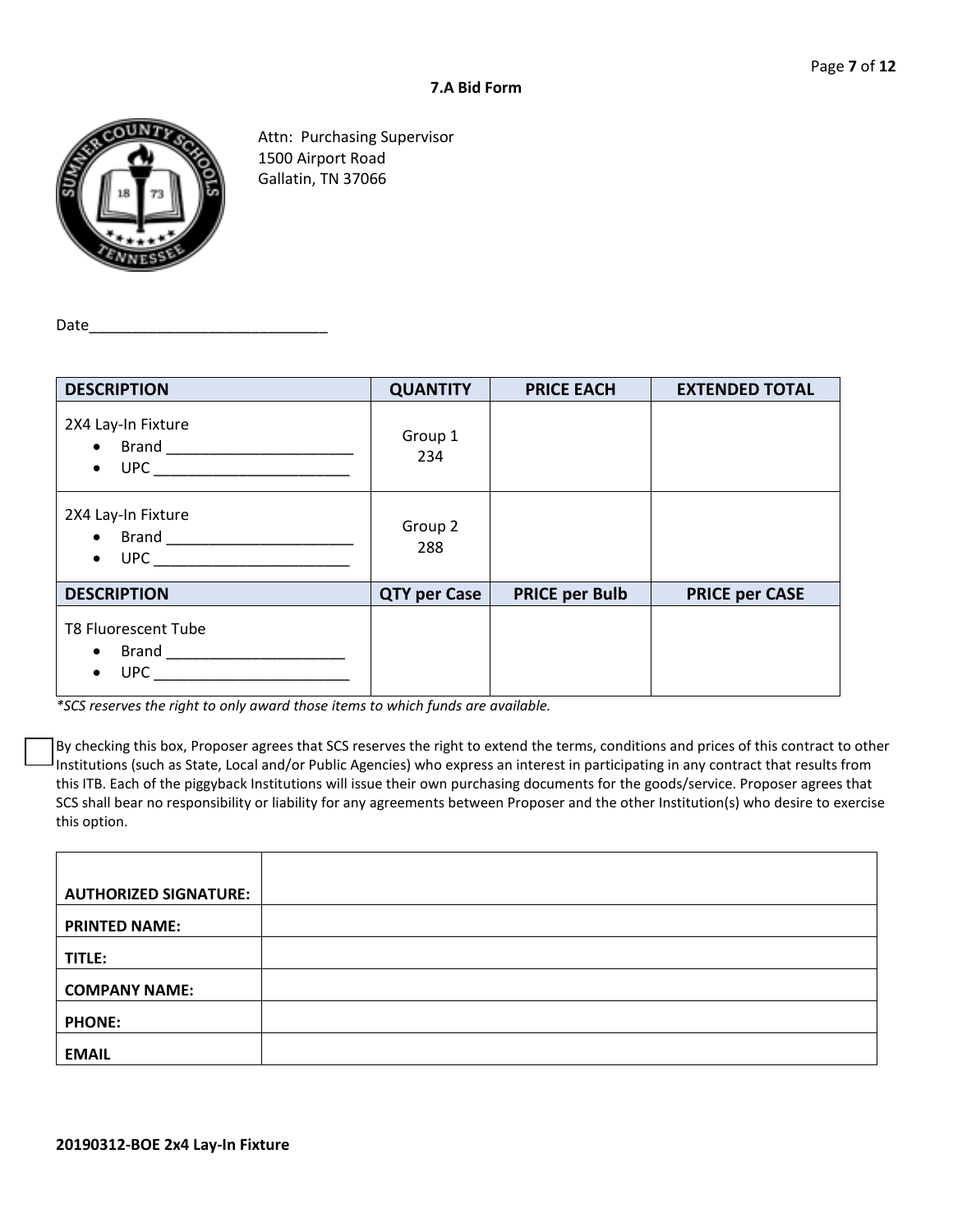#### 7.B IRS Form W9

| Form                                                                                                                                                                                                                                                                                                                                                                                                                                                                                                                                                                                                                                                     | <b>Request for Taxpayer</b><br>(Rev. December 2014)<br><b>Identification Number and Certification</b><br>Department of the Treasury<br>Internal Revenue Service                                                                                                                                                                            |                                                                |                                                                                                                                                                                                                                                        |                                                                                                                                                      | Give Form to the<br>requester. Do not<br>send to the IRS. |                        |                                                   |
|----------------------------------------------------------------------------------------------------------------------------------------------------------------------------------------------------------------------------------------------------------------------------------------------------------------------------------------------------------------------------------------------------------------------------------------------------------------------------------------------------------------------------------------------------------------------------------------------------------------------------------------------------------|--------------------------------------------------------------------------------------------------------------------------------------------------------------------------------------------------------------------------------------------------------------------------------------------------------------------------------------------|----------------------------------------------------------------|--------------------------------------------------------------------------------------------------------------------------------------------------------------------------------------------------------------------------------------------------------|------------------------------------------------------------------------------------------------------------------------------------------------------|-----------------------------------------------------------|------------------------|---------------------------------------------------|
|                                                                                                                                                                                                                                                                                                                                                                                                                                                                                                                                                                                                                                                          |                                                                                                                                                                                                                                                                                                                                            |                                                                | 1 Name (as shown on your income tax return). Name is required on this line; do not leave this line blank.                                                                                                                                              |                                                                                                                                                      |                                                           |                        |                                                   |
| page                                                                                                                                                                                                                                                                                                                                                                                                                                                                                                                                                                                                                                                     | 2 Business name/disregarded entity name, if different from above<br>οû                                                                                                                                                                                                                                                                     |                                                                |                                                                                                                                                                                                                                                        |                                                                                                                                                      |                                                           |                        |                                                   |
| Specific Instructions on                                                                                                                                                                                                                                                                                                                                                                                                                                                                                                                                                                                                                                 | 3 Check appropriate box for federal tax classification; check only one of the following seven boxes:<br>C Corporation<br>S Corporation<br>Partnership<br>Trust/estate<br>Individual/sole proprietor or<br>single-member LLC<br>Limited liability company. Enter the tax classification (C=C corporation, S=S corporation, P=partnership) ▶ |                                                                |                                                                                                                                                                                                                                                        | 4 Exemptions (codes apply only to<br>certain entities, not individuals; see<br>instructions on page 3):<br>Exempt payee code (if any)                |                                                           |                        |                                                   |
| Print or type<br>Note. For a single-member LLC that is disregarded, do not check LLC; check the appropriate box in the line above for<br>the tax classification of the single-member owner.                                                                                                                                                                                                                                                                                                                                                                                                                                                              |                                                                                                                                                                                                                                                                                                                                            |                                                                |                                                                                                                                                                                                                                                        | Exemption from FATCA reporting<br>code (if any)                                                                                                      |                                                           |                        |                                                   |
|                                                                                                                                                                                                                                                                                                                                                                                                                                                                                                                                                                                                                                                          |                                                                                                                                                                                                                                                                                                                                            | Other (see instructions) ▶                                     |                                                                                                                                                                                                                                                        |                                                                                                                                                      |                                                           |                        | (Applies to accounts maintained outside the U.S.) |
|                                                                                                                                                                                                                                                                                                                                                                                                                                                                                                                                                                                                                                                          |                                                                                                                                                                                                                                                                                                                                            |                                                                | 5 Address (number, street, and apt. or suite no.)                                                                                                                                                                                                      |                                                                                                                                                      | Requester's name and address (optional)                   |                        |                                                   |
| See                                                                                                                                                                                                                                                                                                                                                                                                                                                                                                                                                                                                                                                      |                                                                                                                                                                                                                                                                                                                                            | 6 City, state, and ZIP code                                    |                                                                                                                                                                                                                                                        |                                                                                                                                                      |                                                           |                        |                                                   |
|                                                                                                                                                                                                                                                                                                                                                                                                                                                                                                                                                                                                                                                          |                                                                                                                                                                                                                                                                                                                                            |                                                                | 7 List account number(s) here (optional)                                                                                                                                                                                                               |                                                                                                                                                      |                                                           |                        |                                                   |
|                                                                                                                                                                                                                                                                                                                                                                                                                                                                                                                                                                                                                                                          |                                                                                                                                                                                                                                                                                                                                            |                                                                |                                                                                                                                                                                                                                                        |                                                                                                                                                      |                                                           |                        |                                                   |
|                                                                                                                                                                                                                                                                                                                                                                                                                                                                                                                                                                                                                                                          | Part I                                                                                                                                                                                                                                                                                                                                     |                                                                | <b>Taxpayer Identification Number (TIN)</b>                                                                                                                                                                                                            |                                                                                                                                                      |                                                           |                        |                                                   |
|                                                                                                                                                                                                                                                                                                                                                                                                                                                                                                                                                                                                                                                          |                                                                                                                                                                                                                                                                                                                                            |                                                                | Enter your TIN in the appropriate box. The TIN provided must match the name given on line 1 to avoid                                                                                                                                                   |                                                                                                                                                      |                                                           | Social security number |                                                   |
| backup withholding. For individuals, this is generally your social security number (SSN). However, for a<br>resident alien, sole proprietor, or disregarded entity, see the Part I instructions on page 3. For other<br>entities, it is your employer identification number (EIN). If you do not have a number, see How to get a                                                                                                                                                                                                                                                                                                                         |                                                                                                                                                                                                                                                                                                                                            |                                                                |                                                                                                                                                                                                                                                        |                                                                                                                                                      |                                                           |                        |                                                   |
|                                                                                                                                                                                                                                                                                                                                                                                                                                                                                                                                                                                                                                                          | TIN on page 3.                                                                                                                                                                                                                                                                                                                             |                                                                |                                                                                                                                                                                                                                                        |                                                                                                                                                      | or                                                        |                        |                                                   |
|                                                                                                                                                                                                                                                                                                                                                                                                                                                                                                                                                                                                                                                          |                                                                                                                                                                                                                                                                                                                                            |                                                                | Note. If the account is in more than one name, see the instructions for line 1 and the chart on page 4 for                                                                                                                                             |                                                                                                                                                      |                                                           |                        | <b>Employer identification number</b>             |
|                                                                                                                                                                                                                                                                                                                                                                                                                                                                                                                                                                                                                                                          | quidelines on whose number to enter.                                                                                                                                                                                                                                                                                                       |                                                                |                                                                                                                                                                                                                                                        |                                                                                                                                                      |                                                           |                        |                                                   |
|                                                                                                                                                                                                                                                                                                                                                                                                                                                                                                                                                                                                                                                          | Part II                                                                                                                                                                                                                                                                                                                                    | <b>Certification</b>                                           |                                                                                                                                                                                                                                                        |                                                                                                                                                      |                                                           |                        |                                                   |
|                                                                                                                                                                                                                                                                                                                                                                                                                                                                                                                                                                                                                                                          |                                                                                                                                                                                                                                                                                                                                            |                                                                | Under penalties of perjury, I certify that:                                                                                                                                                                                                            |                                                                                                                                                      |                                                           |                        |                                                   |
|                                                                                                                                                                                                                                                                                                                                                                                                                                                                                                                                                                                                                                                          |                                                                                                                                                                                                                                                                                                                                            |                                                                | 1. The number shown on this form is my correct taxpayer identification number (or I am waiting for a number to be issued to me); and                                                                                                                   |                                                                                                                                                      |                                                           |                        |                                                   |
| 2. I am not subject to backup withholding because: (a) I am exempt from backup withholding, or (b) I have not been notified by the Internal Revenue<br>Service (IRS) that I am subject to backup withholding as a result of a failure to report all interest or dividends, or (c) the IRS has notified me that I am<br>no longer subject to backup withholding; and                                                                                                                                                                                                                                                                                      |                                                                                                                                                                                                                                                                                                                                            |                                                                |                                                                                                                                                                                                                                                        |                                                                                                                                                      |                                                           |                        |                                                   |
|                                                                                                                                                                                                                                                                                                                                                                                                                                                                                                                                                                                                                                                          |                                                                                                                                                                                                                                                                                                                                            |                                                                | 3. I am a U.S. citizen or other U.S. person (defined below); and                                                                                                                                                                                       |                                                                                                                                                      |                                                           |                        |                                                   |
| 4. The FATCA code(s) entered on this form (if any) indicating that I am exempt from FATCA reporting is correct.                                                                                                                                                                                                                                                                                                                                                                                                                                                                                                                                          |                                                                                                                                                                                                                                                                                                                                            |                                                                |                                                                                                                                                                                                                                                        |                                                                                                                                                      |                                                           |                        |                                                   |
| Certification instructions. You must cross out item 2 above if you have been notified by the IRS that you are currently subject to backup withholding<br>because you have failed to report all interest and dividends on your tax return. For real estate transactions, item 2 does not apply. For mortgage<br>interest paid, acquisition or abandonment of secured property, cancellation of debt, contributions to an individual retirement arrangement (IRA), and<br>generally, payments other than interest and dividends, you are not required to sign the certification, but you must provide your correct TIN. See the<br>instructions on page 3. |                                                                                                                                                                                                                                                                                                                                            |                                                                |                                                                                                                                                                                                                                                        |                                                                                                                                                      |                                                           |                        |                                                   |
| Sign<br>Here                                                                                                                                                                                                                                                                                                                                                                                                                                                                                                                                                                                                                                             |                                                                                                                                                                                                                                                                                                                                            | Signature of<br>U.S. person ▶                                  |                                                                                                                                                                                                                                                        |                                                                                                                                                      | Date $\blacktriangleright$                                |                        |                                                   |
|                                                                                                                                                                                                                                                                                                                                                                                                                                                                                                                                                                                                                                                          |                                                                                                                                                                                                                                                                                                                                            | <b>General Instructions</b>                                    |                                                                                                                                                                                                                                                        | · Form 1098 (home mortgage interest), 1098-E (student loan interest), 1098-T<br>(tuition)                                                            |                                                           |                        |                                                   |
|                                                                                                                                                                                                                                                                                                                                                                                                                                                                                                                                                                                                                                                          |                                                                                                                                                                                                                                                                                                                                            |                                                                | Section references are to the Internal Revenue Code unless otherwise noted.                                                                                                                                                                            | · Form 1099-C (canceled debt)                                                                                                                        |                                                           |                        |                                                   |
| Future developments. Information about developments affecting Form W-9 (such<br>as legislation enacted after we release it) is at www.irs.gov/fw9.                                                                                                                                                                                                                                                                                                                                                                                                                                                                                                       |                                                                                                                                                                                                                                                                                                                                            | · Form 1099-A (acquisition or abandonment of secured property) |                                                                                                                                                                                                                                                        |                                                                                                                                                      |                                                           |                        |                                                   |
|                                                                                                                                                                                                                                                                                                                                                                                                                                                                                                                                                                                                                                                          |                                                                                                                                                                                                                                                                                                                                            | <b>Purpose of Form</b>                                         |                                                                                                                                                                                                                                                        | Use Form W-9 only if you are a U.S. person (including a resident alien), to<br>provide your correct TIN.                                             |                                                           |                        |                                                   |
|                                                                                                                                                                                                                                                                                                                                                                                                                                                                                                                                                                                                                                                          |                                                                                                                                                                                                                                                                                                                                            |                                                                | An individual or entity (Form W-9 requester) who is required to file an information<br>return with the IRS must obtain your correct taxpayer identification number (TIN)                                                                               | If you do not return Form W-9 to the requester with a TIN, you might be subject<br>to backup withholding. See What is backup withholding? on page 2. |                                                           |                        |                                                   |
|                                                                                                                                                                                                                                                                                                                                                                                                                                                                                                                                                                                                                                                          |                                                                                                                                                                                                                                                                                                                                            |                                                                | which may be your social security number (SSN), individual taxpayer identification<br>number (ITIN), adoption taxpayer identification number (ATIN), or employer<br>identification number (EIN), to report on an information return the amount paid to | By signing the filled-out form, you:<br>1. Certify that the TIN you are giving is correct (or you are waiting for a number<br>In he issued)          |                                                           |                        |                                                   |

you, or other amount reportable on an information return. Examples of information returns include, but are not limited to, the following:

- · Form 1099-INT (interest earned or paid)
- . Form 1099-DIV (dividends, including those from stocks or mutual funds)
- · Form 1099-MISC (various types of income, prizes, awards, or gross proceeds) . Form 1099-B (stock or mutual fund sales and certain other transactions by
- brokers)
- · Form 1099-S (proceeds from real estate transactions)
- · Form 1099-K (merchant card and third party network transactions)
- 
- 2. Certify that you are not subject to backup withholding, or
- 2. Certify that you are not subject to backup withholding, or<br>3. Claim exemption from backup withholding if you are a U.S. exempt payee. If<br>applicable, you are also certifying that as a U.S. person, your allocable share of

withholding tax on foreign partners' share of effectively connected income, and<br>4. Certify that FATCA code(s) entered on this form (if any) indicating that you are<br>exempt from the FATCA reporting, is correct. See What is F

Cat. No. 10231X

Form W-9 (Rev. 12-2014)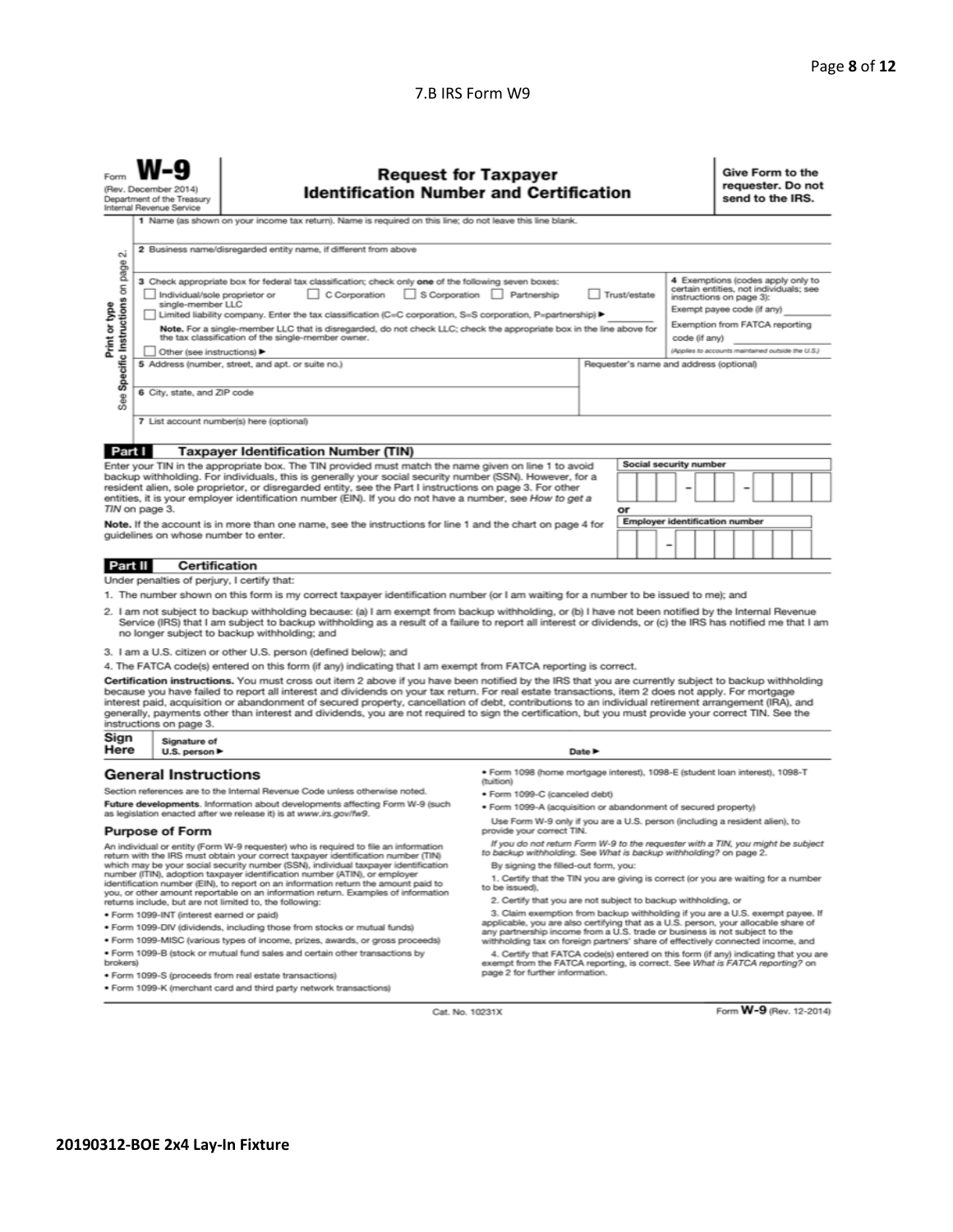### **ATTESTATION RE PERSONNEL USED IN CONTRACT PERFORMANCE**

| LCONTRACTOR LEGAL ENTITY NAME:                                         |  |
|------------------------------------------------------------------------|--|
| FEDERAL EMPLOYER IDENTIFICATION NUMBER:<br>(or Social Security Number) |  |

**The Contractor, identified above, does hereby attest, certify, warrant and assure that the Contractor shall not knowingly utilize the services of an illegal immigrant in the performance of this Contract and shall not knowingly utilize the services of any subcontractor who will utilize the services of an illegal immigrant in the performance of this Contract, T.C.A. § 12-3-309.**

SIGNATURE & DATE:

*NOTICE: This attestation MUST be signed by an individual empowered to contractually bind the Contractor.*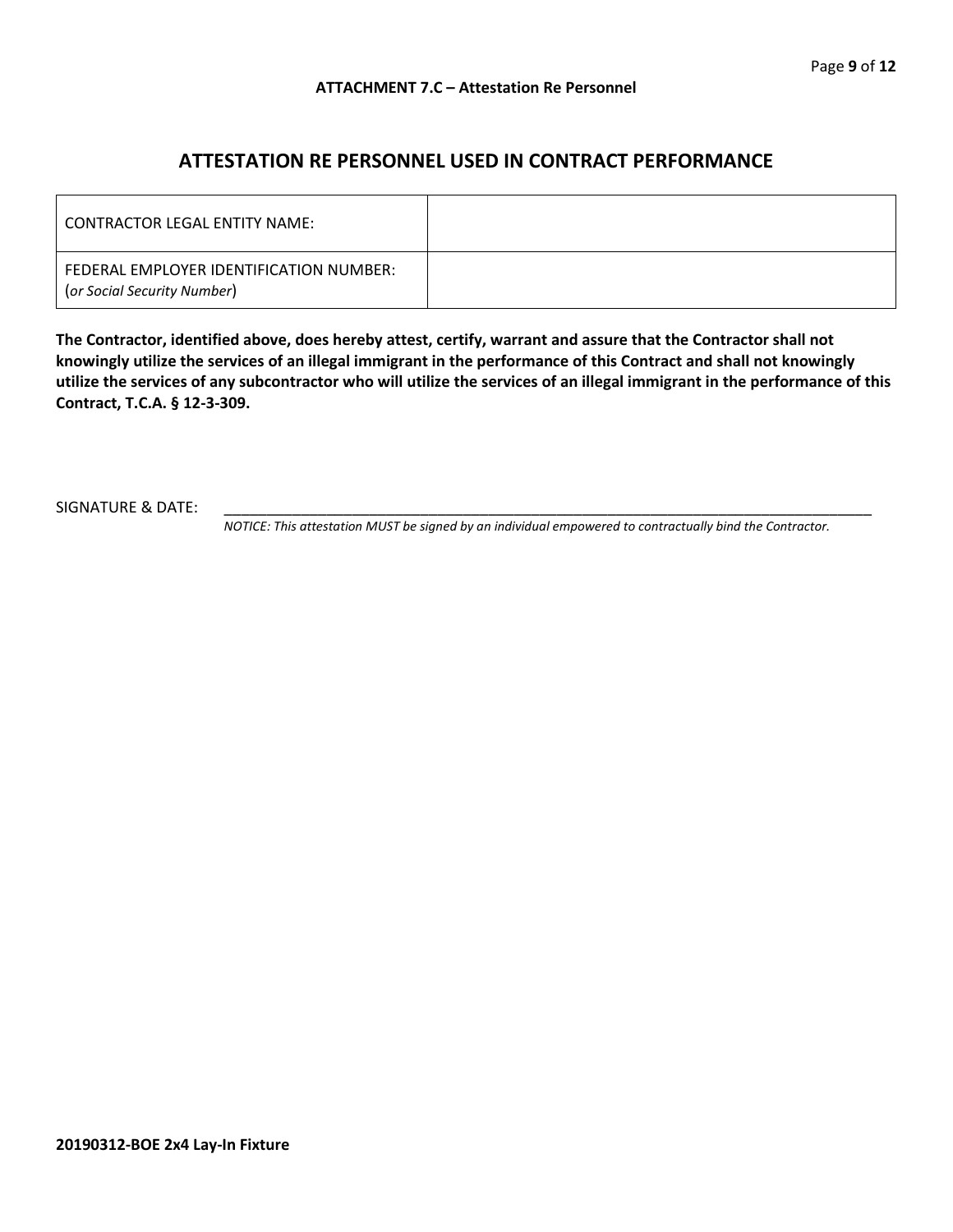#### **ATTACHMENT 7.D – Standard Terms & Conditions SUMNER COUNTY BOARD OF EDUCATION (SCS)**

#### **1. PREPARATION AND SUBMISSION OF BID.**

- **a.** Failure to examine any drawings**,** specifications, or instructions will be at the proposer's risk. Any deviation from the stated terms, conditions and specifications must be coordinated with and approved in writing by the SCS Purchasing Supervisor.
- **b.** ITB SUBMITTAL / SIGNATURE: Proposal shall give the full name and business address of the bidder. If the proposer is a corporation, the name shall be stated as it is in the corporate charter. Proposals must be signed in ink by the proposer's authorized agent. Unsigned proposals will be rejected. Proposals are to be sealed and the outside of the envelope is to reference the ITB number. The person signing the proposal must show their title, and if requested by SCS, must furnish satisfactory proof of his or her authority to bind his or her company in contract. Proposer understands that by submitting a proposal with an authorized signature, it shall constitute an offer to SCS. Proposals must be typewritten or in ink; otherwise they may not be considered. Purchase orders will be issued to the firm name appearing on the W9. Electronic submissions via email, fax, etc. shall not be accepted.
- **c.** SCS is not responsible for any costs incurred by any vendor pursuant to the ITB. The vendor shall be responsible for all costs incurred in connection with the preparation and submission of its proposal.
- **d.** All proposers must be in compliance with T.C.A. § 62-6-119 at the time of proposal submission and provide evidence of compliance with the applicable provisions of the chapter before such proposal may be considered.
- **e.** Proposals are to be received in the location designated in the ITB no later than the specified date and time. Late submissions will NOT be opened or considered.
- **f.** No erasures permitted. Errors may be crossed out and corrections printed in ink or typewritten adjacent to error and must be initialed in ink by person signing the proposal.
- **g.** Specifications: Reference to available specifications shall be sufficient to make the terms of the specifications binding on the proposer. The use of the name of a manufacturer, or any special brand or make in describing an item does not restrict the proposer to that manufacturer or specific article, unless specifically stated. Comparable products of other manufacturers will be considered if proof of compatibility is contained in the proposal. Proposers are required to notify SCSs Purchasing Supervisor whenever specifications/procedures are not perceived to be fair and open. The articles on which the proposals are submitted must be equal or superior to that specified. Informative and Descriptive Literature: The proposer must show brand or trade names of the articles proposed, when applicable. It shall be the responsibility of the vendor, including vendors whose product is referenced, to furnish with the proposal such specifications, catalog pages, brochures or other data as will provide an adequate basis for determining the quality and functional capabilities of the product offered. Failure to provide this data may be considered valid justification for rejection of proposal.
- **h.** Samples: Samples of items when called for, must be furnished free of expense, and if not destroyed will, upon vendor's request within ten (10) days of proposal opening, be returned at the proposer's expense. Each sample must be labeled with the proposer's name, manufacturer's brand name and number, ITB number and item reference.
- **i.** Time of Performance: The number of calendar days in which delivery is to be made after receipt of order shall be stated in the proposal and may be a factor in making an award, price notwithstanding. If no delivery time is stated in the proposal, proposer agrees that delivery is to be made within two weeks (10 business days) of order.
- **j.** Transportation and delivery charges should be included in the price and be fully prepaid by the vendor to the destination specified in the ITB. Proposal prices shall include delivery of all items F.O.B. destination.
- **k.** New materials and supplies must be delivered unless otherwise specifically stated in the ITB.
- **l.** Alternate/multiple proposals will not be considered unless specifically called for in the ITB.
- **m.** Only proposals submitted on ITB forms furnished by SCS will be considered.
- **n.** By signing the ITB where indicated, the proposer agrees to strictly abide by all local, state and federal statutes and regulations. The proposer further certifies that this proposal is made without collusion or fraud.
- **o.** Error in Proposal. In case of error in the extension of prices in the proposal, the unit price will govern. Late submissions will NOT be opened or considered. Proposers are cautioned to verify their proposals before submission, as amendments received after the ITB deadline will not be considered. No proposal shall be altered, amended or withdrawn after opening. After proposal opening, a proposer may withdraw a proposal only when there is obvious clerical error such as a misplaced decimal point, or when enforcement of the proposal would impose unconscionable hardship due to an error in the proposal resulting in a quotation substantially below the other proposals received. Proposal withdrawals will be considered only upon written request of the proposer.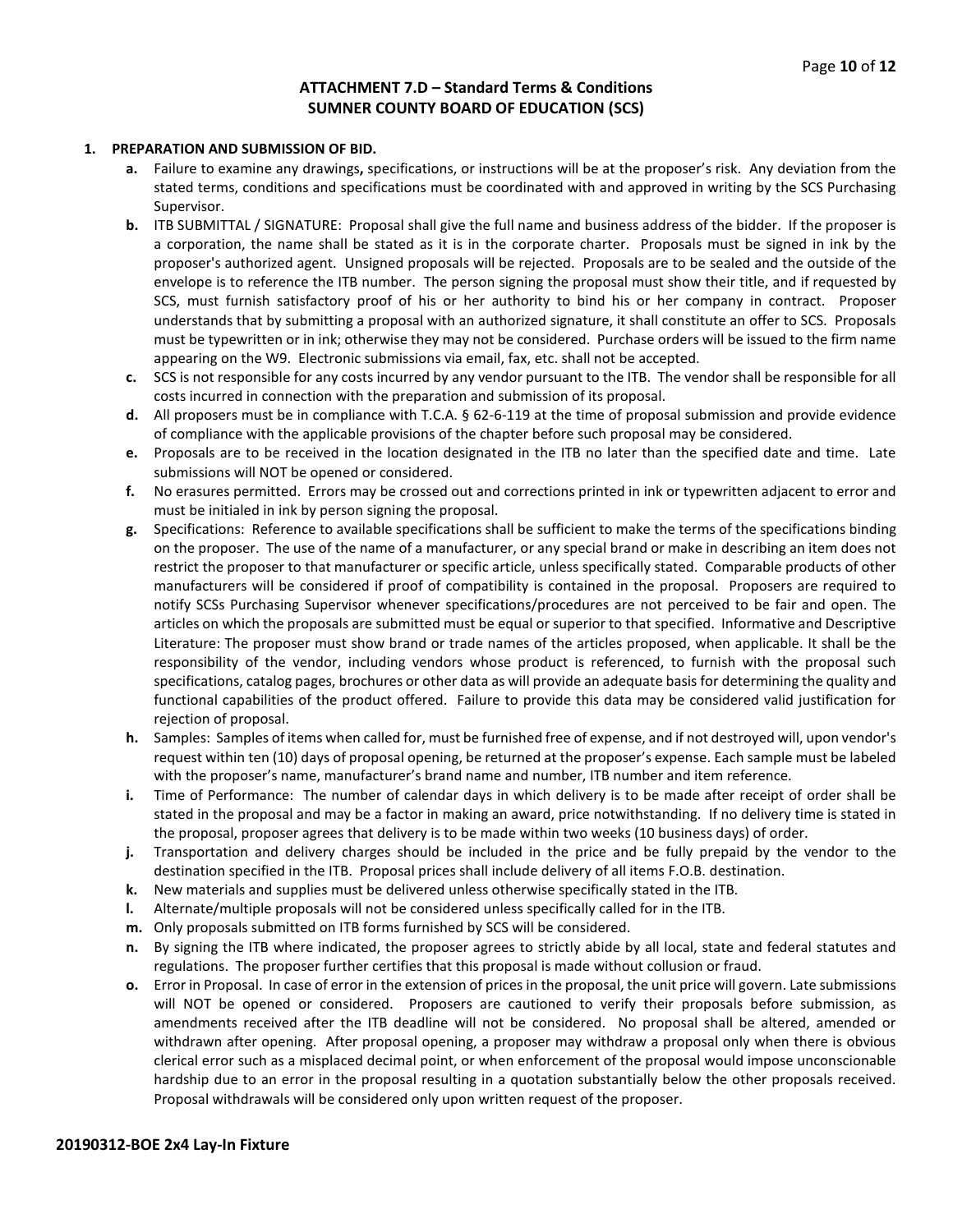- **2. OPEN RECORDS.** In order to comply with the provisions of the Tennessee Open Records Act, all proposals will be publicly opened and are subject to public inspection after the award upon written request. Proposers may be present at ITB opening. Summary information will be posted the SCS website, www.sumnerschools.org under the Invitation to Bid link.
- **3. ACCEPTANCE AND AWARD.** SCS reserves the right to reject any and all proposals and to waive any informality in proposals and, unless otherwise specified by the proposers to accept any item in the proposal. Action to reject all proposals shall be taken for unreasonably high prices, errors in the bid documents, cessation of need, unavailability of funds, or any other reason approved by SCS.
	- **a.** Contracts and purchases will be made with the lowest, responsive, responsible, qualified proposer. The quality of the articles to be supplied, their conformity with the specifications, their suitability to the requirements of the Institution, cash discount offered, and the delivery terms will be taken into consideration.
	- **b.** Any deviation from these stated terms, specifications and conditions must be coordinated with and approved in writing by the Purchasing Supervisor.
	- **c.** Prices quoted on the response (if any) are to be considered firm and binding until the said equipment, supplies or services are in the possession of SCS.
	- **d.** SCS reserves the right to order more or less than the quantity listed in the proposal.
	- **e.** If a proposal fails to state a time within which a proposal must be accepted, it is understood and agreed that SCS shall have ninety (90) days to accept.
	- **f.** No purchase or contract is authorized or valid until the issuance of a SCS purchase order in accordance with SCS policy. No SCS employee is authorized to purchase equipment, supplies or services prior to the issuance of such a purchase order.
	- **g.** The contract may not be assigned without written SCS consent.
	- **h.** If the appropriate space is marked on the ITB, other Institutions (such as State, Local and/or Public Agencies) may purchase off the contract during the same period as SCS.
	- **i.** The awarded proposer will be required to post a performance and payment bond in the amount of 25% of the contract price if it exceeds \$100,000 as stated by T.C.A. §12-4-201.
	- **j.** If the project cost is in excess of \$25,000 a performance bond must be secured by the requesting part in an amount equal to the market improvement value.
- **4. PAYMENT**. Payment terms must be specified in the proposal, including any discounts for early payment. Partial payments will not be approved unless justification for such payment can be shown. Terms will be NET 30 days. Payment will not be made until the conditions and specifications of the ITB are inspected and approved as conforming by persons appointed by SCS.
- **5. DEFAULT OF SELECTED VENDOR.** In case of vendor default, SCS may procure the articles or services from other sources and hold the defaulting vendor responsible for any resulting cost. If the awarded vendor violates any terms of their proposal, the contract, SCS policy or any law, they may be disqualified from submitting proposals for a period of two years for minor violations or longer for major violations. Proposals from disqualified bidders will not be accepted during the period of disqualification.
- **6. INSPECTION OF PURCHASES.** Articles received which are not equivalent will not be accepted and will be picked up by the vendor or returned to vendor, shipping charges collect. SCS shall have a reasonable period in which to inspect and accept or reject materials without liability. If necessity requires SCS to use nonconforming materials, an appropriate reduction in payment may be made.
- **7. TAXES.** SCS is tax exempt; do not include taxes in quotation. Vendors making improvements or additions to or performing repair work on real property for SCS are liable for any applicable sales or use tax on tangible personal property used in connection with the contract or furnished to vendors by the state for use under the contract.
- **8. NONDISCRIMINATION.** SCS is an equal opportunity employer. SCS and bidder agree to comply with Titles VI and VII of the Civil Rights Act of 1964, Title IX of the Education Amendments of 1972, Section 504 of the Rehabilitation Act of 1973, Executive Order 11,246, the Americans with Disabilities Act of 1990 and the related regulations to each. Each party assures that it will not discriminate against any individual including, but not limited to employees or applicants for employment and/or students, because of race, religion, creed, color, sex, age, disability, veteran status or national origin. In the event that any claims should arise with regards to violations of any such local, state or federal law, statues, rule or regulations, the vendor will indemnify and hold SCS harmless for any damages, including court costs or attorney fees, which might be incurred.